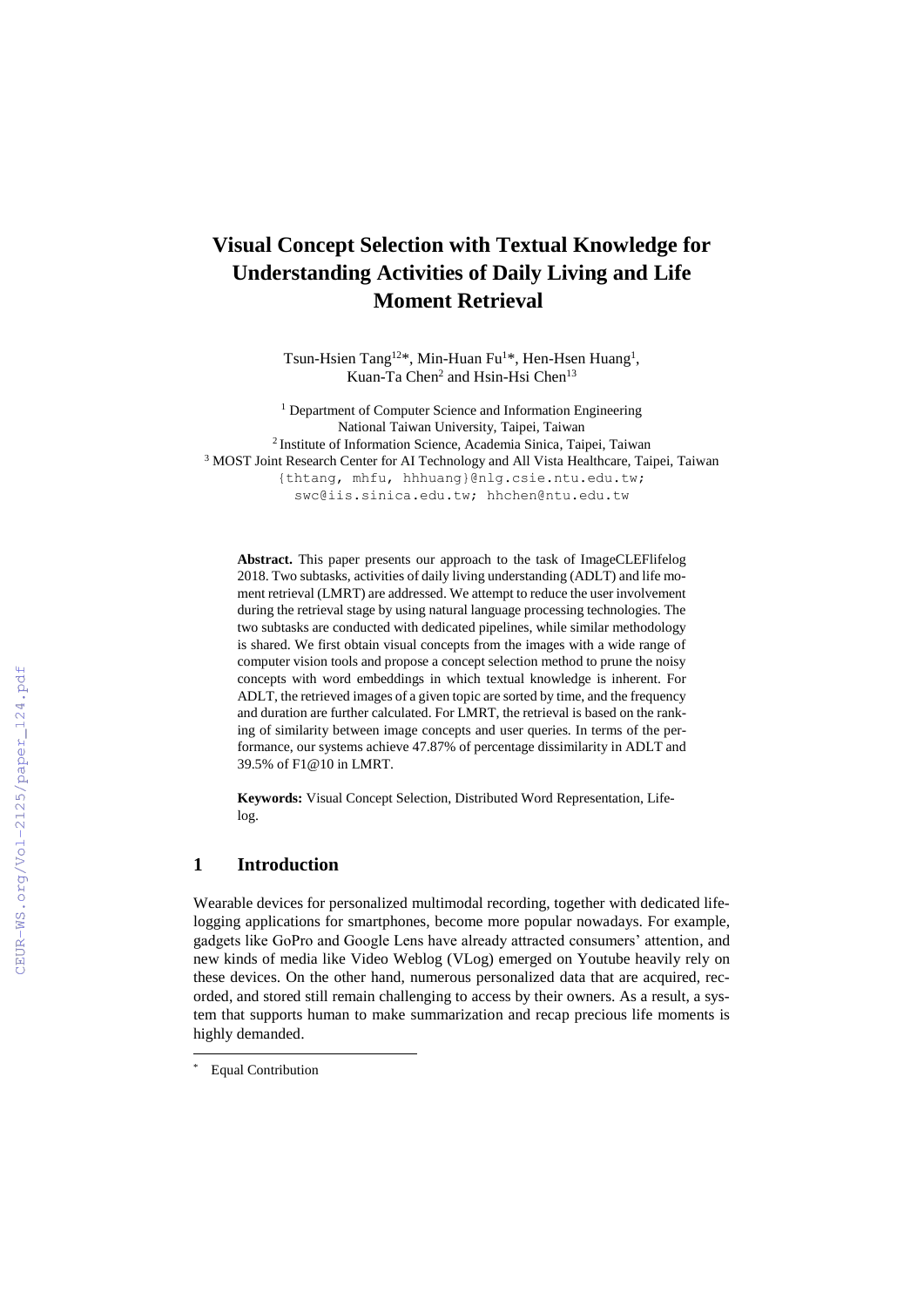In ImageCLEFlifelog 2018 [1,2], two subtasks are conducted to address the issue of image-based lifelog retrieval. The first subtask, activities of daily living understanding (ADLT), is aimed at providing a summarization of certain life events for a lifelogger. The second subtask, lifelog moment retrieval (LMRT), is aimed at retrieving specific moments in a lifelog such as shopping in a wine store. A key challenge in both subtasks is the semantic gap between the textual user queries and the visual lifelog data. Users tend to express their information needs in higher-level, abstract descriptions such as shopping, dating, and having a coffee, while the visual concepts that computer vision (CV) tools extract from images are usually a set of concrete objects such as cup, table, and television. The approaches proposed by previous work [3,4] focus on dealing with the visual information. In this work, we attempt to reduce the semantic gap by using both visual information and textual knowledge. We propose a framework that integrates visual and textual information extracted from advanced CV and natural language processing (NLP) technologies.

## **2 Related Work**

In this section, we briefly discuss recent works on lifelog retrieval. For a retrieval model, relevance and diversity are two major criteria to achieve. The retrieval of relevant lifelog data is usually based on modeling the similarity between the textual concepts, from the user query, and the visual features, from the lifelog data. Diversity, on the other hand, can be improved by image clustering. For example, Liting et al. [3] propose a method based on textual concept matching and hierarchical agglomerative clustering. Ana et al. [4] propose a method based on both visual and metadata information along with clustering on results. So far, various techniques for image processing and image retrieval have been applied to lifelog retrieval, but relatively few NLP techniques are explored in this area.

As deep neural networks have achieved remarkable success in computer vision, it is also tempting to use deeply learned features in lifelog retrieval. For example, features generated from CNN are adopted to the lifelog retrieval task [3]. Models for textual concept extraction include image classification model [5] or object detection model [6,7]. For textual knowledge modeling, deep neural networks also benefit distributed word representations, also known as word embeddings, where every word is represented in a vector in a dense space. There are different implementations for learning word embeddings [8,9,10,11,12,13], which can be further used in multi-modal applications.

## **3 Retrieval Framework**

Fig. 1 illustrates our proposed system. The two subtasks, ADLT and LMRT, share a similar framework. The details of our framework are introduced in the following subsections.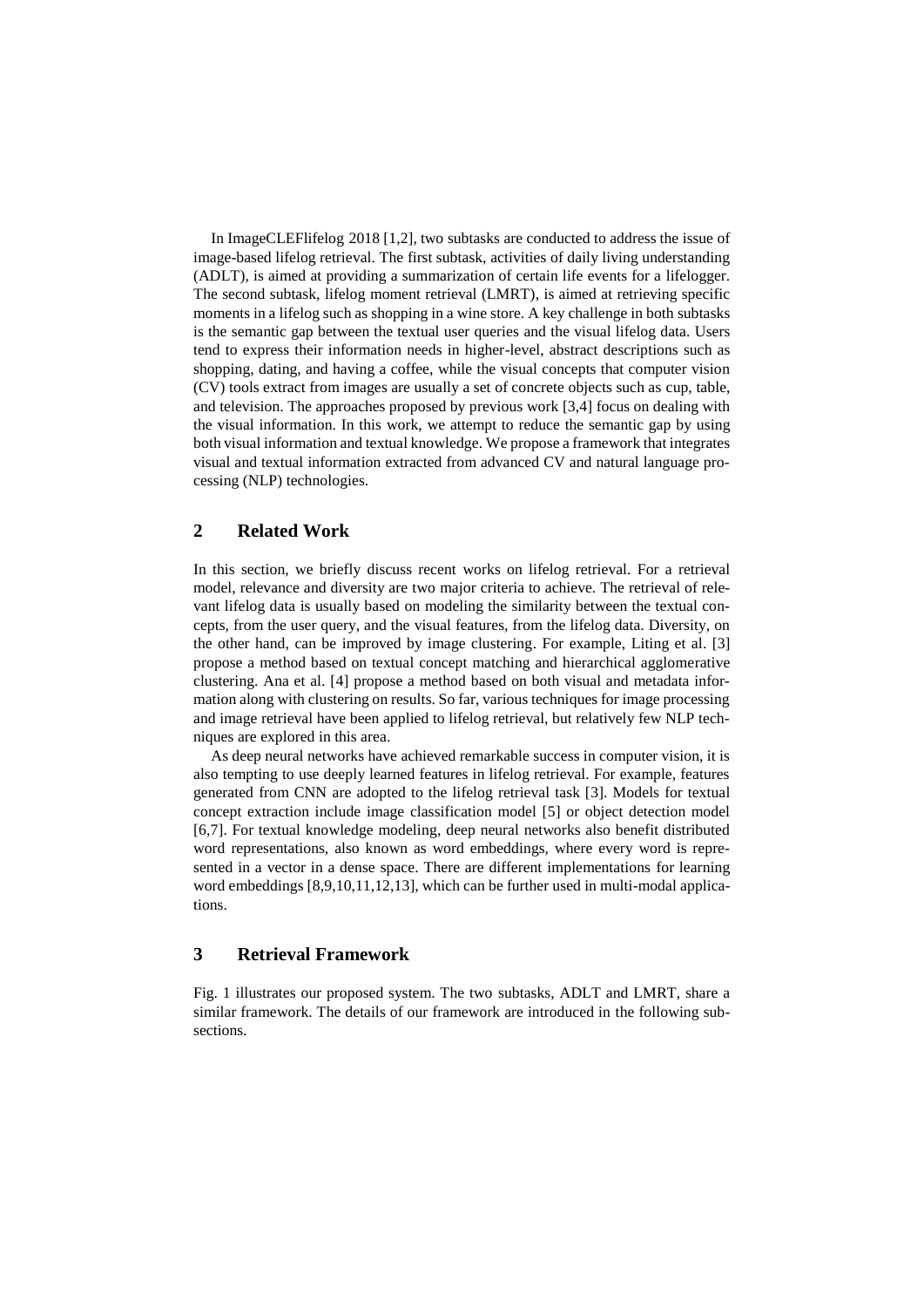#### **3.1 Visual Concept Extraction**

Both subtasks rely on the information from the provided image set. We extract the visual concepts from each image by using a wide range of image recognition tools. Before that, preprocessing is performed to improve the image recognition. The images in the lifelog data are automatically taken with a wearable camera so that many of them suffer from the poor quality such as overexposed, underexposed, out of focus, or ill-composed. We apply blurriness detection and pixel-wise color histogram [4] to filter out those uninformative images. For the qualified images, several image recognition tools are integrated to extract visual concepts from a variety of aspects.



**Fig. 1.** System framework.

**Image Filtering.** We prune low quality images with blurriness and color diversity detection. The blurriness metric is defined based on the variation of the Laplacian. We perform convolution on each image with the Laplacian filter (3x3 kernel), and calculate the blurriness score as the variance of the convolved result. The images with a variance below a threshold are considered blurry and undesirable. Moreover, images with a high color homogeneity are also considered uninformative, and can be detected with quantized color histograms.

**Concept Labeling.** In order to retrieve lifelog data according to the query style defined in the two subtasks, effective textual representation for images is crucial. For a given photo, we would like to know where it was being taken, what objects are in it, and even what action the lifelogger took at that moment. To extract visual concepts from different aspects, deep learning models have shown breakthrough results in recent years.

Basically, general concepts and scene of images can be captured by two DenseNet [5] classifiers pre-trained on ImageNet1K [14] and Place365 [15], respectively. We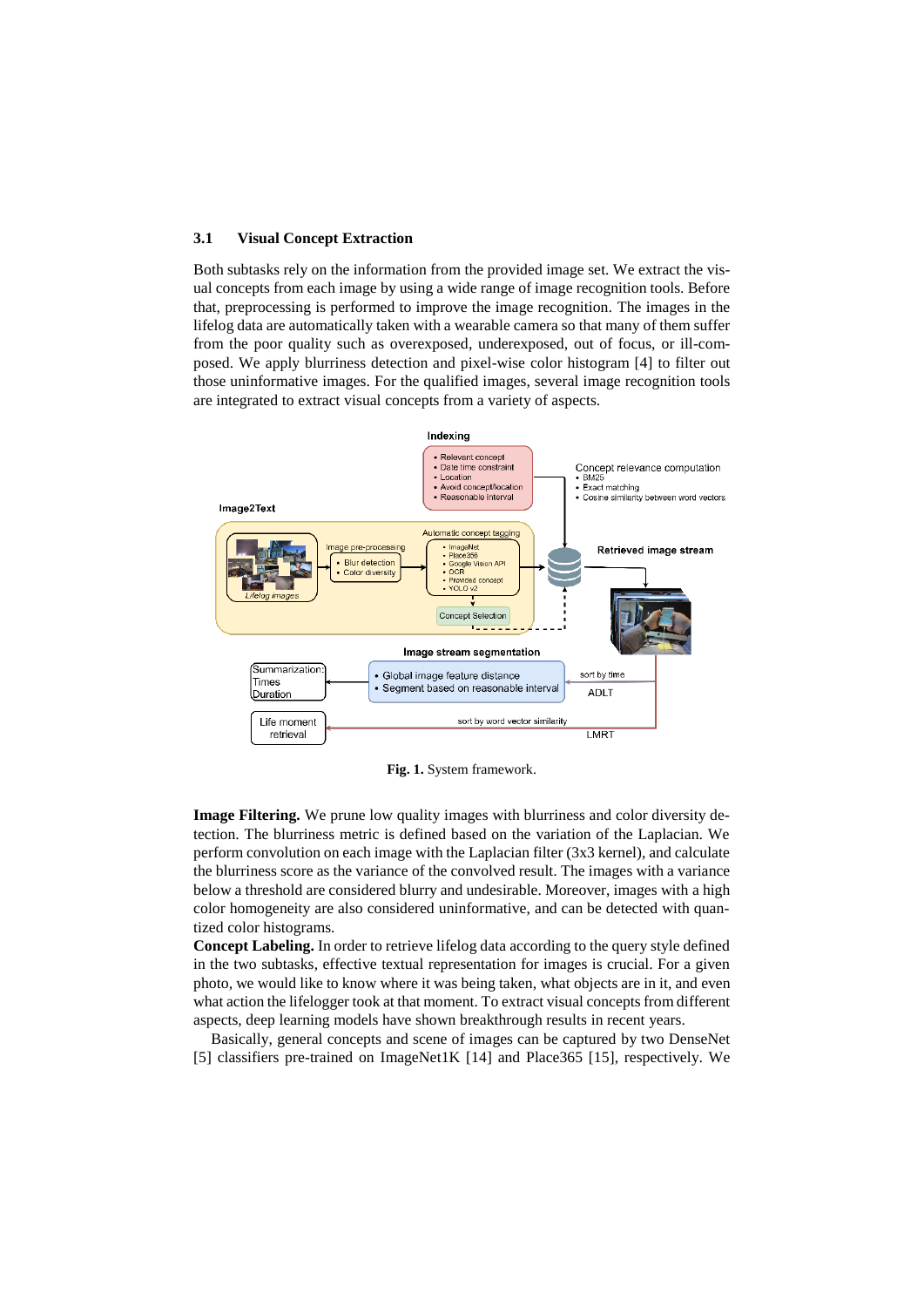consider classes with output probability beyond the threshold as labels. The threshold is moderate to ensure the recall rate. For details present in images, object detection techniques Yolo-v2 [5] and Faster RCNN [7] are used. Both tools are pre-trained on MS COCO [16] and Open Images [17] datasets.

Open Images dataset, which consists of 15,440,132 boxes on 600 categories in a domain closer to human daily life, covers most of the topics in the subtasks. MS COCO Dataset consists of 91 objects types with 2.5 million labels in 328k images. We also utilize the image analysis function provided by Google Cloud Vision API<sup>1</sup>. The online service provides not only fruitful labels but also supports optical character recognition (OCR), which helps detect and extract text from images. Note that the image concepts provided by organizer are also added in. After going through the above tools, an image would be tagged with concepts present in various aspects, as shown in Fig. 2.



**Fig. 2.** Lifelog images with their corresponding visual concepts labeled by various image recognition models.

Image recognizers are hardly to perfectly label the concepts. For instance, most of the deep learning tools cannot capture the place of Fig. 1(a) except OCR, which identifies the keyword *Cafe*. In our framework, the ensemble of the outputs of all image recognizers is considered as a set of candidate visual concepts.

 $\overline{a}$ 

<sup>1</sup> https://cloud.google.com/vision/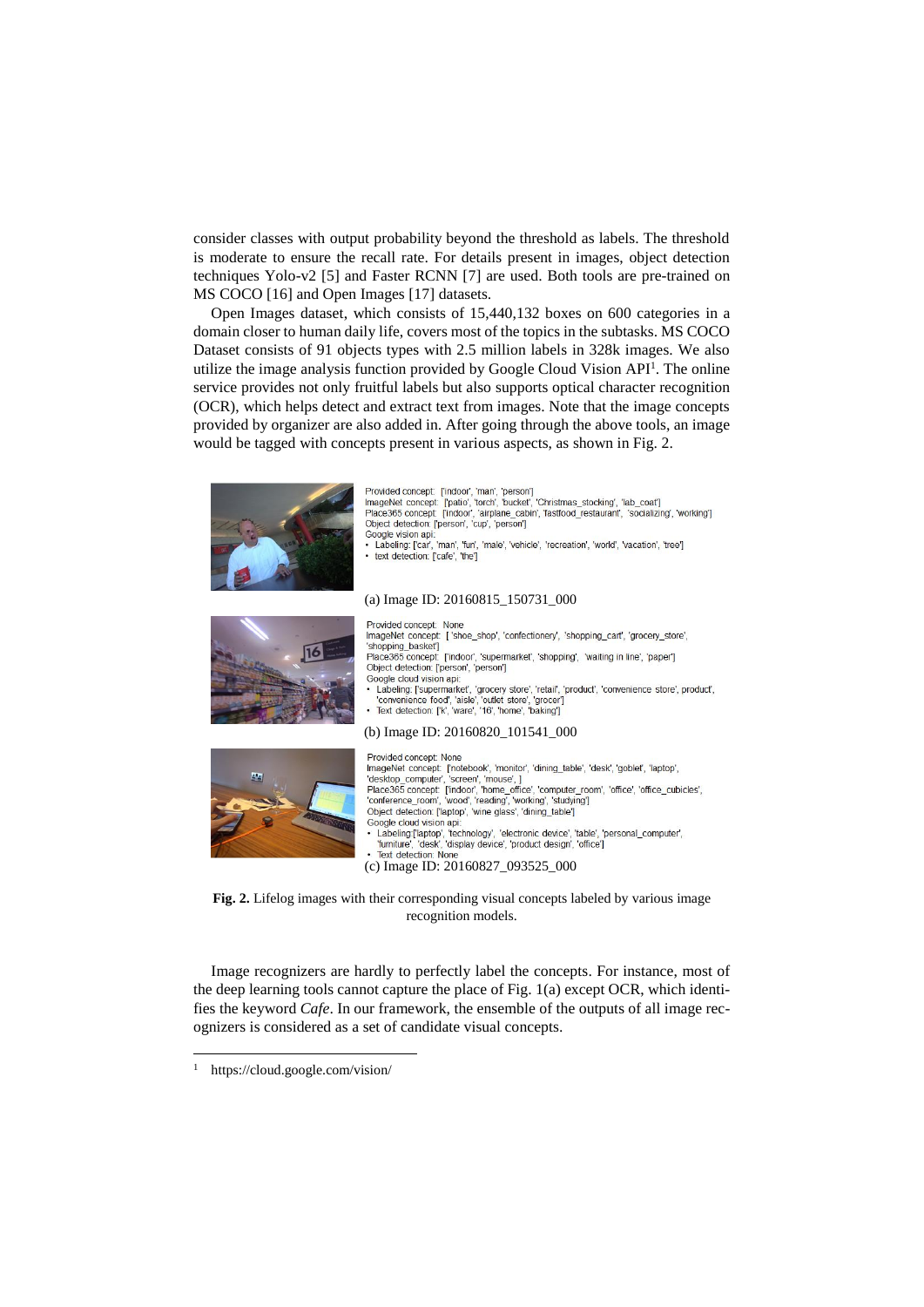**Concept Filtering.** We leverage a number of state-of-the-art tools to depict an image in a set of candidate visual concepts. However, false positive concepts generated by those tools result in redundancy and noise. For example, an image relevant to interior like "bedroom" or "living room" would be supported by the visual concepts such as "couch", "bed", and "table". By contrast, the concept "church" would have lower similarities to those terms. Based on this idea, we prune the set of candidate visual concepts by removing the concepts that are less supported by other concepts, and produce a set of visual concepts for each image. We compute the semantic similarity between candidate visual concepts by using pre-trained word embeddings and construct a similarity matrix, which represents the similarity of each concept pair. We discard those concepts that would accumulate low correlations with other concepts. The procedure is illustrated in Fig. 3 with a real example.



**Fig. 3.** Illustration of concept filtering.

#### **3.2 Indexing**

Our framework fetches images based on a given query. In ADLT, we require users to specify concepts that highly related to the given topics and keep off confusing terms as a query term set for each topic. Moreover, time span according to the topics would be considered. To ensure the quality and usability of the retrieval system in practice, preprocessing on textual data and the retrieval algorithms are other crucial issues.

**Metadata Preprocessing.** For generalization of the retrieval task, tags available in metadata like "Home" and "Work" in the location field and "transport" and "walking" in the activity field are extracted as attributes of images, instead of using all the location information. To proceed further with locational information, we calculate the average moving speed according to GPS coordinates to infer the type of transportation (e.g. car, airplane). For any pair of points {(*lat1, lon1*)*,* (*lat2, lon2*)} on the geographical coordinate system, the distance *d* is given by the great-circle distance formula as follows.

 $d = \cos^{-1}(\sin(lat1) \sin(lat2) + \cos(lat1) \cos(lat2) \cos(lon2 - lon1])) \times 6371 km$  (1)

and the average speed is calculated according to the distance *d* and the difference between timestamps.

**Retrieval Model.** The similarity between the user query and an individual image, represented as a set of visual concepts, is measured with three schemes as follows.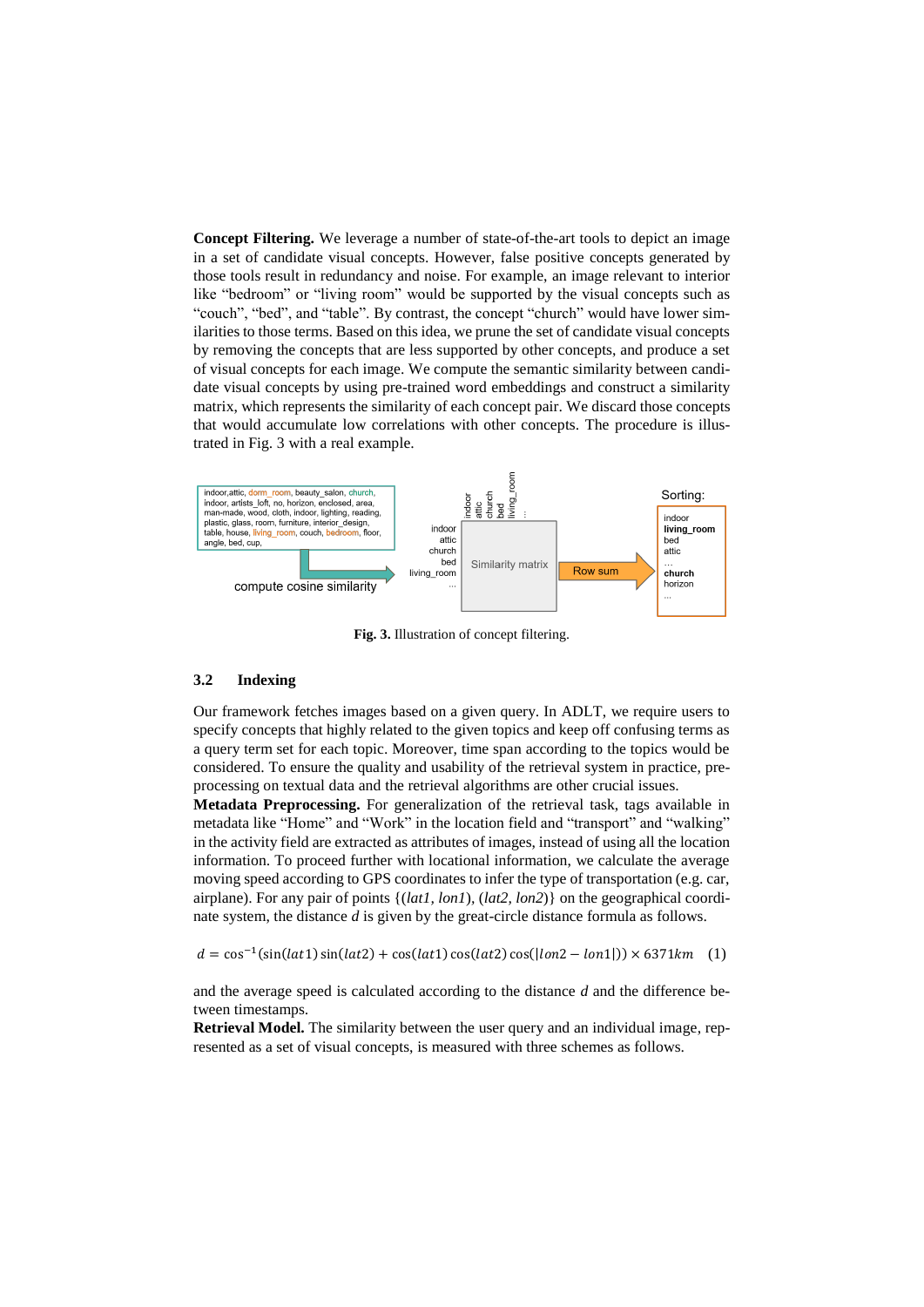*Exact Matching.* Given a list of concepts in the user query that are combined with logical operators AND, OR, and NOT, the visual concepts of the image should meet the condition. This approach returns accurate results if the topic is explicit, e.g., watching TV or use cell phone in the car.

*BM25 Model.* Exact matching suffers from low recall rate. Here, we perform the partial matching by using a classic retrieval model, BM25 [18]. The BM25 scheme measures the relatedness between two sets of concepts based on term frequency (TF) and inverse document frequency (IDF). In this way, the specific concepts are more likely to be extracted. For example, the concept "grocery", which provides specific information than the general concept "indoor" does, has a higher BM25 score due to its higher inverse document frequency.

*Word Embedding.* Word embeddings (distributed word representations) have been widely used in text similarity measurement. For fuzzy matching, we adopt the word embeddings to measure the semantic relatedness between the concepts in the query and the concepts extracted from an image. The information of semantic relatedness would be helpful when similar but not identical concepts are present in both sides. We first obtain distributed representations of concepts with word embeddings that are pretrained on a large-scale corpus, and aggregate concept-level semantics by taking the element-wise mean for each query/image. In this way, the relatedness between the query and an image can be computed by using the cosine similarity. Note that by using the pre-trained word embeddings, external knowledge is inherent in the retrieval model.

#### **3.3 Image Stream Segmentation**

**Deeply Learned Features.** Pre-trained convolutional neural networks have been shown to be beneficial for various computer vision tasks as generic image feature extractors. In this sense, we apply pre-trained CNN tools [5] to extract dense feature vectors, and estimate the level of change between consecutive images by measuring the dissimilarity of their representations using Euclidean distance and cosine similarity. Another neural network-based approach for this purpose is to compress the image by autoencoders. These methods are tempting that feature extraction can be done automatically, and the obtained feature can be integrated with other features simply.

In this work, we obtain the dense vector for each image with a pre-trained DenseNet and with a deep autoencoder trained on the provided images. For each pair of two consecutive images, a threshold of dissimilarity is heuristically tuned to determine whether the two images belong to the same event cluster or not. Besides, smoothing methods such as moving average should also be adopted to prevent the consecutive boundary occur in a short time period.

**Event Interval.** In addition to the features learned by models, human knowledge is also involved. Due to the property of lifelog data and given topics, human beings can easily figure out how long it takes for a daily activity. Therefore, our other approach is grouping the images by reasonable interval of shooting times. That is, two consecutively retrieved images would treat as a single event if the difference of their timestamps is smaller than a threshold according to the event topic. The thresholds for each topic are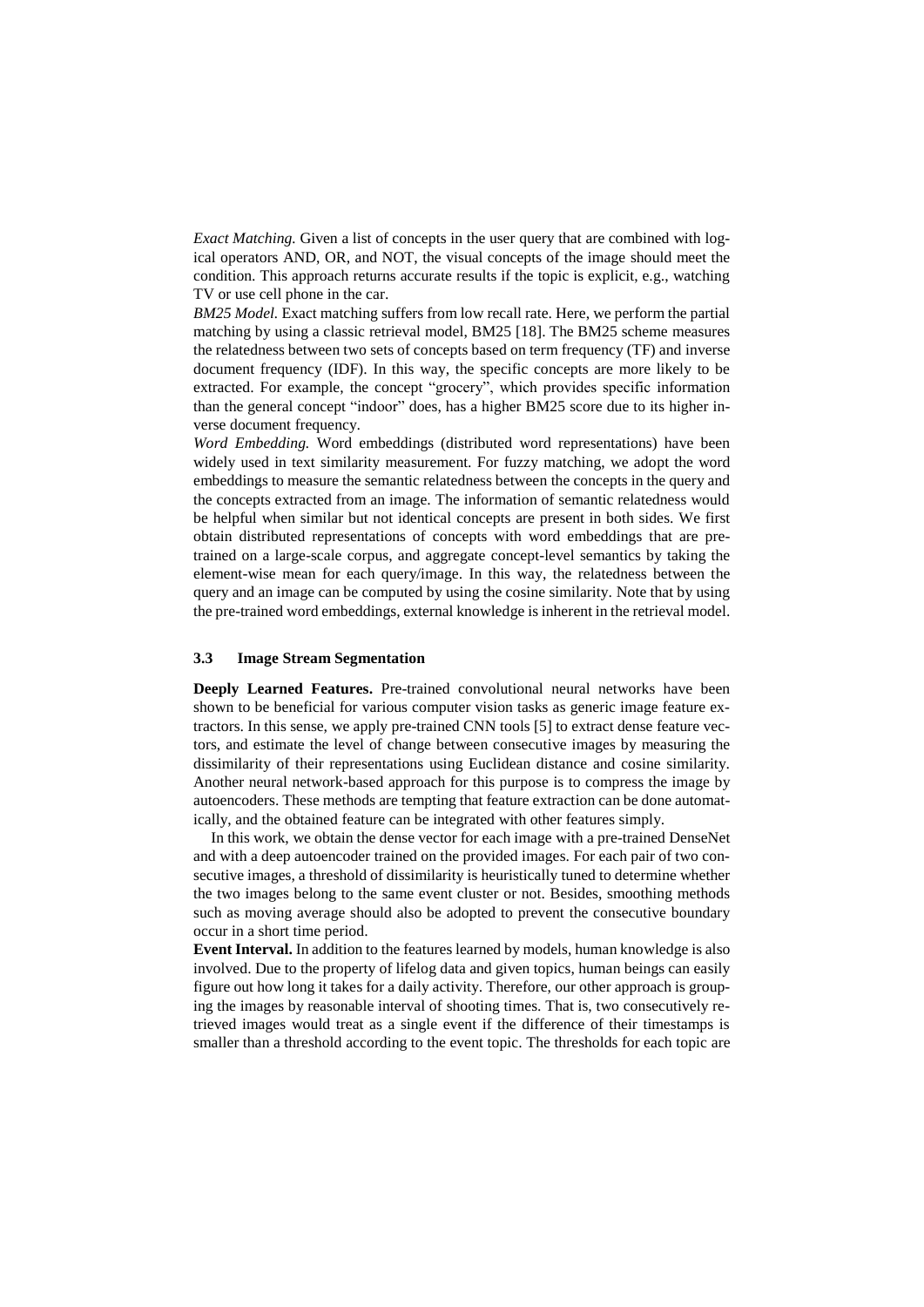intuitive defined by human. For example, the reasonable event interval would be about 60 minutes for having a lunch.

#### **3.4 Daily Activities Summarization**

For ADLT, the system output should be two real values indicating the frequency and total duration of the given topic, respectively. The frequency could be calculated by summing up the number of segmented retrieved events. The duration is obtained by summing up the time differences between the first frame and last frame of each event.

## **3.5 Life Moment Retrieval**

For LMRT, the model is designed to retrieve a number of images indicating specific life moments with respect to the target query. There are total 10 topics, each consists of a title, a short description, and a longer narrative in detail. For query processing, we extract key terms in the title and in the description only, since the intention in the narrative is often too complicated to extract without human assistance. This can be done by simply removing function words in each query. Note that further processing such as stemming is unnecessary due to the use of word embeddings. The resulting concepts can be further improved by human, according to the narrative or human's general knowledge. Finally, the query is transformed into vector representation and compared with pre-computed vector representation of each image.

# **4 Experiments**

For the two subtasks, automatic runs are submitted. For each of the subtasks, we first describe the parameter settings, and show the experimental results. We only report the execution time of our system for testing since we exploit pre-trained tools.

## **4.1 Activities of Daily Living Understanding Task**

In the first trial of ADLT, we use the query consisting of the concepts automatically parsed from the given topics. We seize nouns and gerunds as concepts and list them for query. For the time condition, information is directly provided with the <span> tag. However, some of the required concepts like *socializing* or *having party* seldom appear in the visual concept sets since most of CV tools are trained with shallow semantic image descriptions. To deal with this issue, the topics consisting of abstract ideas are refined by human.

As mentioned in previous sections, visual concepts of each image labeled by CV tools are far from perfect. For this reason, visual concept filtering is applied to discard the concepts with a low relevance to other concepts in the same image. After we obtain a list of visual concepts sorted by the row sum of similarity matrix for each image, the top half of the concepts are retained. To our observation, this is a flexible threshold. Besides, two kinds of pre-trained word embeddings are brought in here, including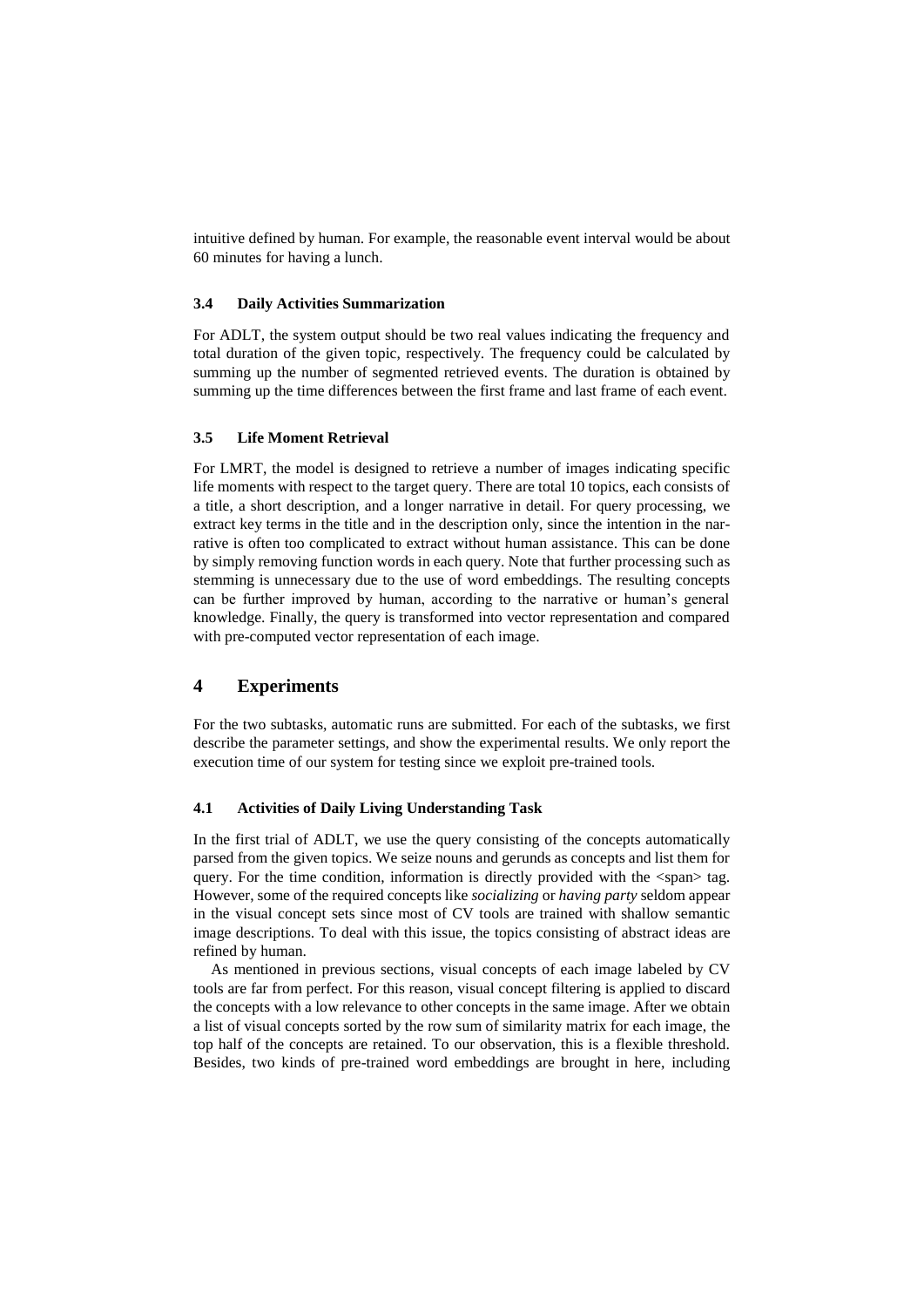GloVe [9] trained on Common Crawl with 840B tokens and ConceptNet Numberbatch [8]. The comparison in percentage dissimilarity [1] is shown in Table 1, where (G) and (N) denote GloVe and ConceptNet Numberbatch word vectors, respectively.

**Table 1.** Performances in ADLT.

| Pipeline                                                      | Percentage Dissimilarity |
|---------------------------------------------------------------|--------------------------|
| vanilla retrieval                                             | 0.2434                   |
| fine-tuned query                                              | 0.2850                   |
| fine-tuned query + concept selection $(N)$                    | 0.3850                   |
| fine-tuned query + concept selection $(G)$ + coffee capturing | 0.4592                   |
| fine-tuned query + concept selection $(N)$ + coffee capturing | $0.4787$ (Rank 2)        |

For summarization, two types of image stream segmentation are tried on the development set. We find out that the segmentation based on deeply learned features results unstable boundaries and comes out a limited performance. Basically, it is hard to determine the threshold of dissimilarity between two images. On the other hand, using human defined reasonable interval for each event type, deemed an intuitive parameter for daily activities, provides more sensible boundaries. As a result, we apply the latter method on the test set.

In general, our framework achieves a percentage dissimilarity of 0.3850 with human refined query and visual concept filtering reported by the online evaluation platform. The inference time for each topic is 5.59s on average. Error analysis shows that our system fetches a lot of unnecessary images for topic 1 because the CV tools cannot identify "coffee cup" in the lifelog data. For this reason, we refine the query by using only "cup", instead of "coffee cup", to ensure the recall rate. It turns out that images with bottles or mug are retrieved (under the *Office* scenario).



**Fig. 4.** Examples of coffee capturing based on RGB constraints

To enhance the precision of topic 1, an ad-hoc method is further introduced to filter out surplus retrieved items. First, we observe that the coffees might be bought by the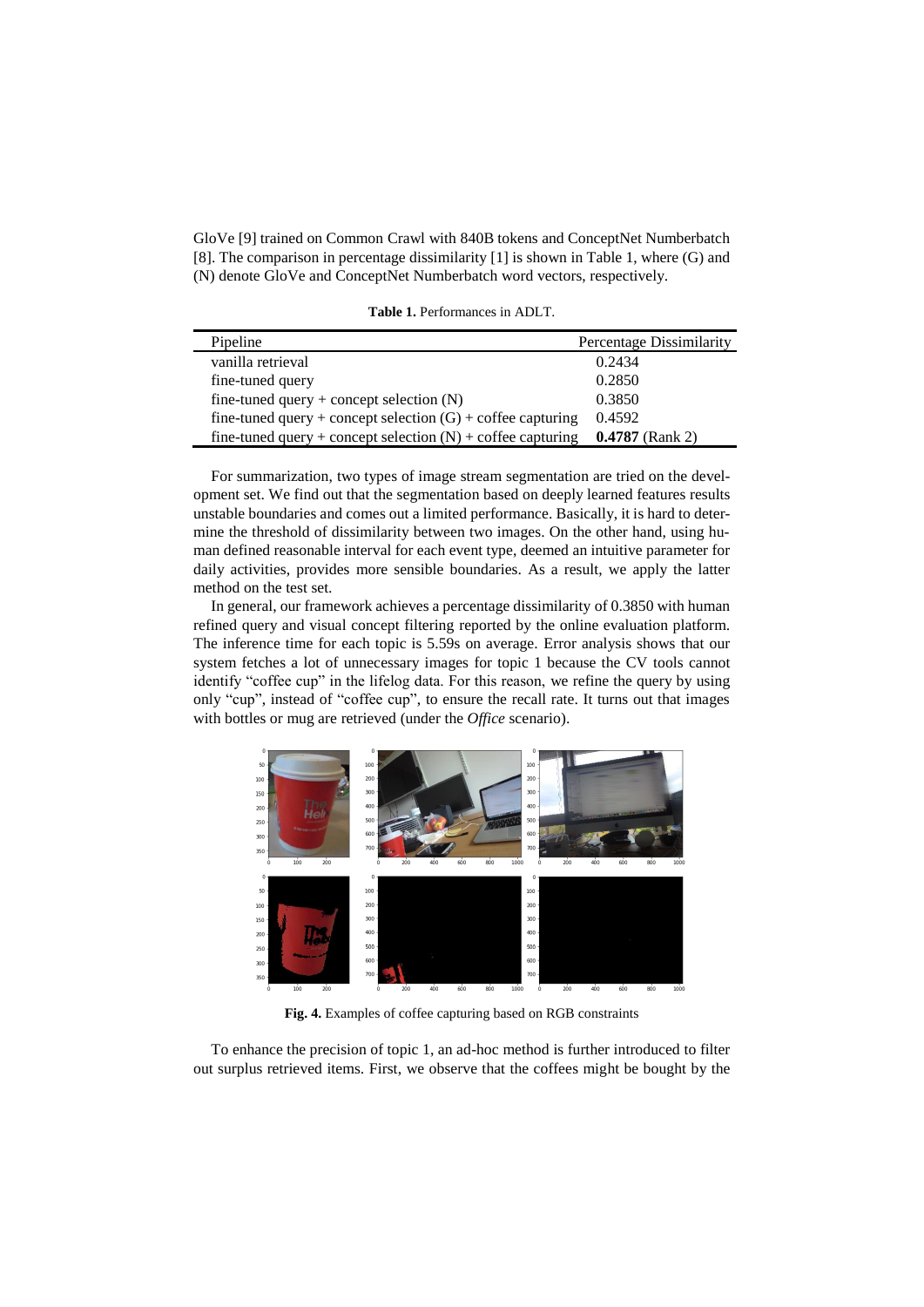lifelogger from the same shop within the same red cup. So we specify the upper and the lower bounds of RGB value to capture red objects in a given shoot. For the consideration of spatial verification, we preserve images containing red area larger than a threshold. The procedures of the above operations are shown in Fig. 4. By distinguishing the red coffee cup from other types of cup, the results of topic 1 are greatly enhanced, and the overall performance is also increased as shown in Table 1.

The best result among our all submissions, i.e., percentage dissimilarity of 0.4787, is achieved by the combination of fine-tuned query, concept selection mechanism with ConceptNet Numberbatch word embedding and coffee capturing trick. The ad-hoc image filtering for topic 1 produces a significant improvement. For the construction of the similarity matrix used in visual concept filtering, the ConceptNet Numberbatch embeddings, built using an ensemble that combines data from ConceptNet [8], word2vec [10], GloVe [9], and OpenSubtitles2016 [19], provide better results comparing to GloVe. The effectiveness of concept filtering is shown in Fig. 5.



Original concepts:

[attic, dorm, beauty, salon, church, indoor, artists, loft, horizon, enclosed, area, man-made, wood, cloth, lighting, reading, plastic, glass, furniture, interior, design, table, house, living, room, couch, bedroom, floor, angle, bed, cup]

Refined concepts (sorted): [lighting, enclosed, couch, room, floor, furniture, bedroom, house, bed, table, loft, wood, interior, living, areal

**Fig. 5.** Example of concept filtering on image 20160830\_181833\_000.

#### **4.2 Life Moment Retrieval Task**

For LMRT, we submit a total of four successful runs, which are either fully automatic or semi-automatic with human fine-tuned queries. In this subtask, we use a subset of CV tools based on a preliminary evaluation on the development set. The relatedness between images and queries are measured with the word embedding method as described in Section 3.2. We employ the 300-dimenstional word embeddings pre-trained on 16B tokens with fastText [11]. Out-of-vocabulary words are ignored. The first run is using automatically extracted query terms to match image concepts. We consider this as the baseline method.

In the rest of runs, we add time and location constraints to each query and re-rank the retrieved images using provided metadata. This information can be either inferred automatically by NLP APIs<sup>2</sup> in Run 3, or given by human in Run 4 and Run 5. We use a heuristic method for re-ranking that increases the score by a weight  $w_l$  if the location constraints are satisfied, and decreases the score by a weight  $w<sub>t</sub>$  if the time constraints are not satisfied. The weight  $w_l$  is set as 0.8, and  $w_t$  is 0.1 in the experiments.

 $\overline{a}$ 

<sup>2</sup> https://cloud.google.com/natural-language/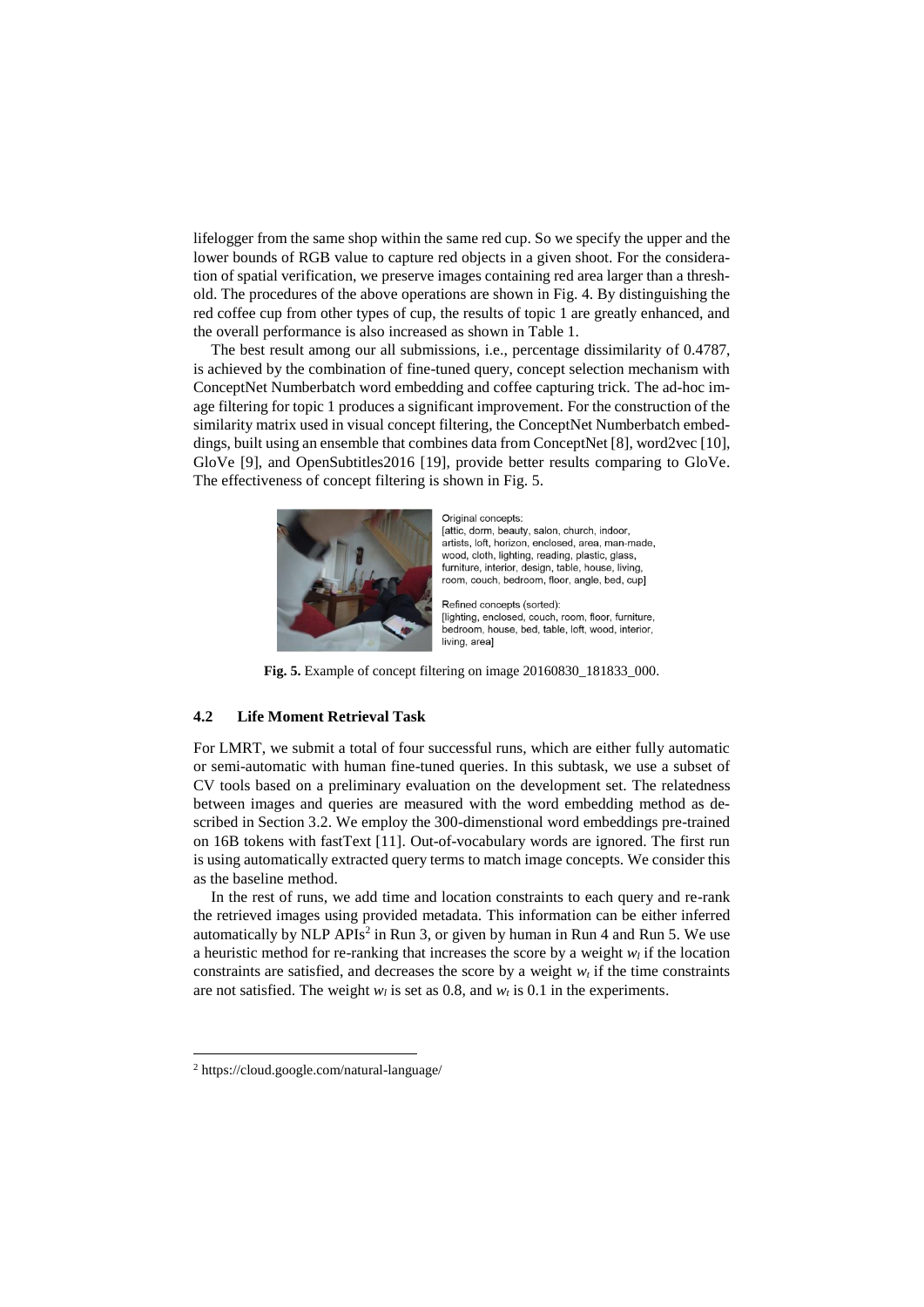In Run 4, we fine-tune the queries to get better results. Each query is rewritten into the form consisting of the following fields: positively related concepts, negatively related concepts, location constraint, and time constraint. For negatively related concepts, we assign a weight of -1 to their word representations before vector aggregation. Table 2 shows an example that the automatic one is extracted from the title and the description. The fine-tuned one is obtained by removing relatively useless query terms and manually adding additional concepts, according to narrative and retrieved images. Once the query is modified, the system retrieves new results, and the query can be further improved based on new results. In the last run, we perform clustering on the retrieved images based on the event intervals described in Section 3.3.

| Title: Interviewed by a TV presenter                                                |                                                                  |  |  |  |
|-------------------------------------------------------------------------------------|------------------------------------------------------------------|--|--|--|
| Description: Find all the moments when I was interviewed by TV presenter.           |                                                                  |  |  |  |
| Narrative: The moment must show the cameras or cameramen in front of the life-      |                                                                  |  |  |  |
| logger. The interviews can occur at the lifelogger's home or in the office environ- |                                                                  |  |  |  |
| ment.                                                                               |                                                                  |  |  |  |
| Automatic                                                                           | positive = { <i>interviewed, TV, presenter</i> }; negative = {}; |  |  |  |
|                                                                                     | $location = \{\}; time = \{\}$                                   |  |  |  |
| Fine-tuned                                                                          | positive = { <i>camera, person</i> }; negative = {};             |  |  |  |
|                                                                                     | $location = \{home, work\}; time = \{\}$                         |  |  |  |

**Table 2.** Query Formulation for LMRT.

Table 3 and Fig. 6 show the performance of our method for LMRT. The inference time (without clustering) for each topic is 2.46s on average. The best result on the test set is achieved by the combination of the fine-tuned query with time/location constraints, showing that it is crucial to have human to give more precise query expressions. We also notice that there is no improvement with clustering. A possible reason is that some queries in the test set ask for rare events such as assembling furniture. Under the scoring metric, cluster recall at  $10 \text{ (CR} @ 10)$  [1], used in this subtask, there is no benefit to cluster events that occur less than ten times. Instead, inaccurate results may be introduced and decrease the score.

For LMRT, we employ pre-trained fastText for the official runs. As word embedding playing a crucial role in this task, we try a number of off-the-shelf word embeddings for similarity computation. Details of these embeddings can be found in [8,9,10,11, 12,13]. These models are designed in quite different ways, but all produce semantic representations for individual words in a latent space. Fig. 7 compares different word embeddings. We report F1@10 scores per query in the development set with a fully automated approach. The results suggest that it would be beneficial to use word embeddings that associate with additional contextual information such as syntactic dependency or lexical ontology.

Another advantage of adopting word embeddings is that sometimes query words are absent while relative or similar concepts are present in the desired images. With word embeddings, we have an opportunity to capture this kind of relations. For example, it is possible to match an image with the concepts {*bowl, food, knife, meal, person, salad,*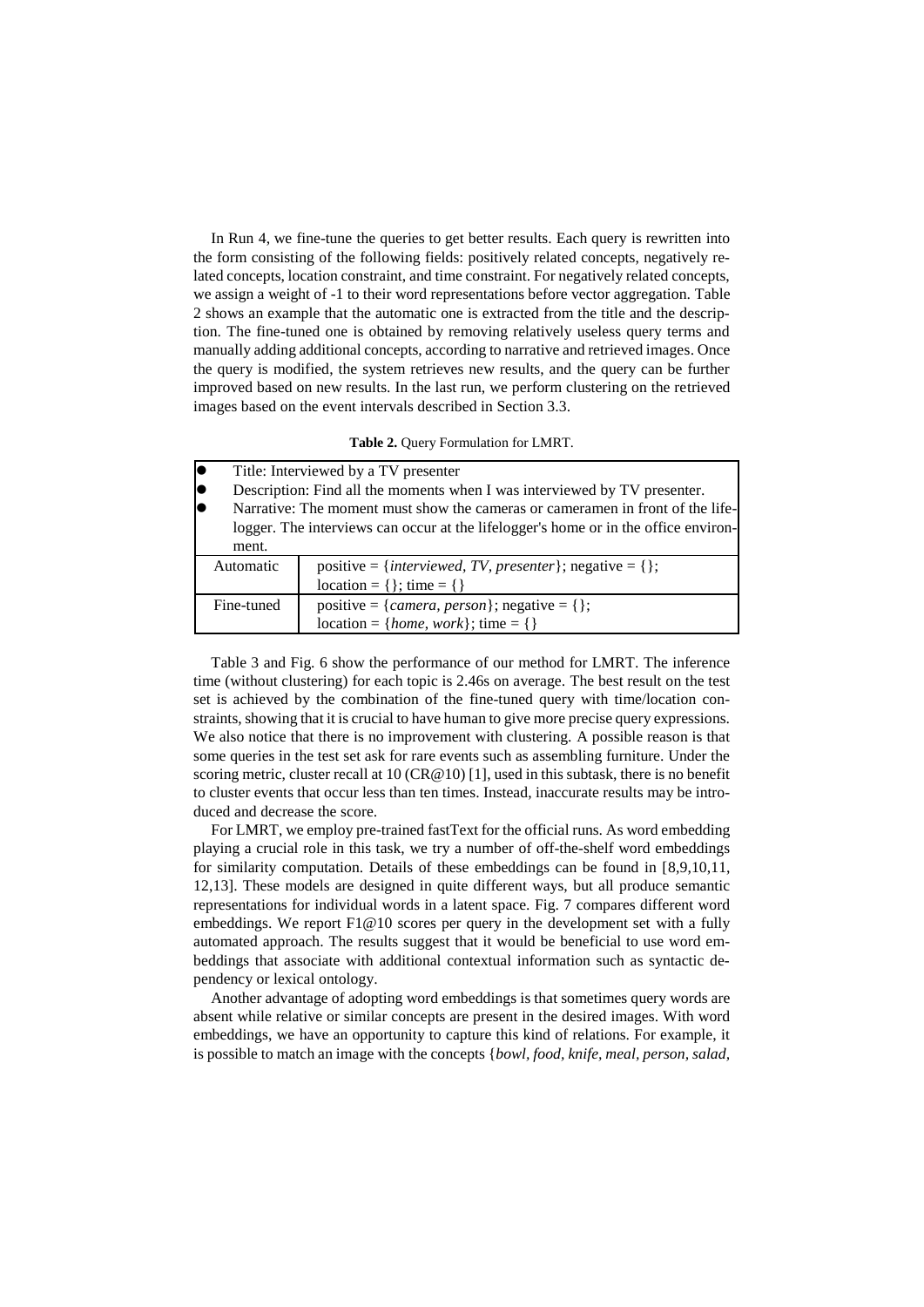*table*} to the query {*salad, kitchen*} with a high similarity, though the keyword "*kitchen*" is absent from the set of visual concepts.

| Run ID | Description                                                | F1@10            |
|--------|------------------------------------------------------------|------------------|
| Run 1  | automatic query (baseline)                                 | 0.177            |
| Run 3  | automatic query $+$ constraints                            | 0.223            |
| Run 4  | $fine$ -tuned query + fine-tuned constraints               | $0.395$ (Rank 4) |
| Run 5  | fine-tuned query $+$ fine-tuned constraints $+$ clustering | 0.354            |

**Table 3.** Performances in LMRT.



**Fig. 6.** Official results on the test set.



Fig. 7. F1@10 Scores on the development set with different embeddings used.

# **5 Conclusion**

This paper presents our approaches to daily activities summarization and moment retrieval for lifelogging. In both subtasks, we introduce the external textual knowledge to reduce the semantic gap between the user query and the visual concepts extracted by the latest CV tools. Experimental results show the ensemble distributed word model, ConceptNet Numberbatch, provides effective word embeddings in both two subtasks.

Experimental results also suggest that better performances can be achieved by using fine-tuned queries. That means there still exists a room for improvement on bridging the gap between the abstract human intentions and the concrete visual concepts.